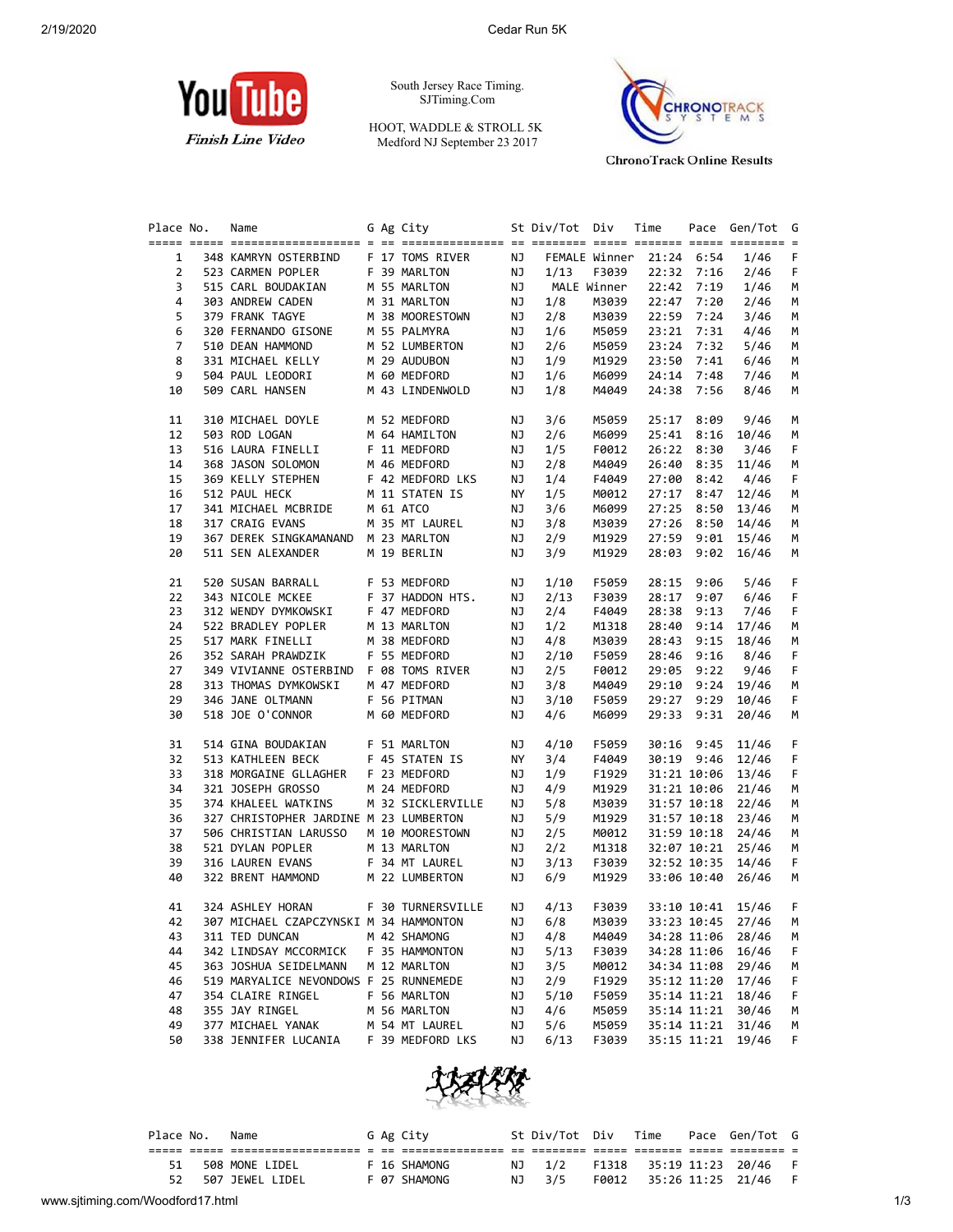| 2/19/2020 |  |  |  |
|-----------|--|--|--|

20<br>20 Cedar Run 5K

| 53 | 351 LIZ POOLE                                                                                                                         | F 35 SHAMONG            | ΝJ        | 7/13  | F3039                            | 35:46 11:31 22/46 |       | F  |
|----|---------------------------------------------------------------------------------------------------------------------------------------|-------------------------|-----------|-------|----------------------------------|-------------------|-------|----|
| 54 | 305 ALYSSA CALDINI                                                                                                                    | F 12 MEDFORD            | NJ        | 4/5   | F0012                            | 35:59 11:35 23/46 |       | F  |
| 55 | 304 ANDRE CALDINI                                                                                                                     | M 45 MEDFORD            | NJ        | 5/8   | M4049                            | 36:00 11:36 32/46 |       | М  |
| 56 | 372 EMILY TROST                                                                                                                       | F 24 MT LAUREL          | <b>NJ</b> | 3/9   | F1929                            | 36:02 11:36 24/46 |       | F  |
| 57 | 330 JAMES KELLER<br>319 VINCENT GIAMMUSSO                                                                                             | M 40 MT LAUREL          | NJ        | 6/8   | M4049                            | 36:13 11:40 33/46 |       | M  |
| 58 |                                                                                                                                       | M 59 MALAGA             | NJ        | 6/6   | M5059                            | 36:17 11:41 34/46 |       | М  |
| 59 | 505 JIM LARUSSO                                                                                                                       | M 70 MOORESTOWN         | NJ        | 5/6   | M6099                            | 36:42 11:49 35/46 |       | М  |
| 60 | 334 CHARA KRAMER                                                                                                                      | F 25 MT LAUREL          | NJ        | 4/9   | F1929                            | 36:46 11:51 25/46 |       | F. |
| 61 | 376 MARSHA WORTHINGTON F 63 WEST CREEK                                                                                                |                         | NJ        | 1/2   | F6099                            | 36:49 11:51 26/46 |       | F  |
| 62 | 366 KRISTEN SENTORE                                                                                                                   | F 36 GLOUCESTER CITY NJ |           | 8/13  | F3039                            | 37:12 11:59 27/46 |       | F  |
| 63 | 337 DEREK LEVANDOWSKI                                                                                                                 | M 29 FRANKLINVILLE      | ΝJ        | 7/9   | M1929                            | 37:35 12:06       | 36/46 | М  |
| 64 | 323 CINDY HORAN                                                                                                                       | F 59 TURNERSVILLE       | NJ        | 6/10  | F5059                            | 37:36 12:07 28/46 |       | F  |
| 65 | 344 SHANNON MERKHOFE F 36 MEDFORD                                                                                                     |                         | <b>NJ</b> | 9/13  | F3039                            | 37:42 12:09 29/46 |       | F  |
| 66 | 373 MELISSA VOUGHT F 53 LUMBERTON                                                                                                     |                         | NJ        | 7/10  | F5059                            | 37:57 12:13 30/46 |       | F  |
| 67 |                                                                                                                                       |                         | NJ        | 10/13 | F3039                            | 38:23 12:22 31/46 |       | F  |
| 68 | 359 JESSICA SAWYER F 33 WILLIAMSTOWN<br>335 EMILY KREMMEL F 28 MT LAUREL                                                              |                         | NJ        | 5/9   | F1929                            | 38:48 12:30 32/46 |       | F  |
| 69 | 358 MONICA SAWTELLE F 30 BROWNS MILLS                                                                                                 |                         | <b>NJ</b> | 11/13 | F3039                            | 39:12 12:38 33/46 |       | F  |
| 70 | 375 DIANA WILLIAMS F 25 VOORHEES                                                                                                      |                         | NJ        | 6/9   | F1929                            | 40:33 13:04       | 34/46 | F  |
|    |                                                                                                                                       |                         |           |       |                                  |                   |       |    |
| 71 | 302 EMILY BURT                                                                                                                        | F 57 MEDFORD            | <b>NJ</b> | 8/10  | F5059                            | 41:07 13:15 35/46 |       | F  |
| 72 | 360 CYNTHIA SEIDELMANN F 44 MARLTON                                                                                                   |                         | <b>NJ</b> | 4/4   | F4049                            | 41:08 13:15 36/46 |       | F  |
| 73 | 365 SARAH SENSENIG F 33 PENNINGTON                                                                                                    |                         | NJ        | 12/13 | F3039                            | 43:21 13:58 37/46 |       | F  |
| 74 | 309 DONALD DOLAN                                                                                                                      | M 41 PENNINGTON         | <b>NJ</b> | 7/8   | M4049                            | 43:21 13:58 37/46 |       | M  |
| 75 | 353 LAUREN RIESS                                                                                                                      | F 24 CHERRY HILL        | NJ        | 7/9   | F1929                            | 44:00 14:10 38/46 |       | F  |
| 76 | 361 JACOB SEIDELMANN                                                                                                                  | M 12 MARLTON            | <b>NJ</b> | 4/5   | M0012                            | 44:12 14:14 38/46 |       | M  |
| 77 | 306 MICHELLE CALLAGHAN F 26 MORTON                                                                                                    |                         | PA        | 8/9   | F1929                            | 44:56 14:28 39/46 |       | F  |
| 78 | 333 SHAYNEN KRAMER                                                                                                                    | M 31 MT LAUREL          | <b>NJ</b> | 7/8   | M3039                            | 44:56 14:28 39/46 |       | М  |
| 79 | 340 KATIE MATTSSON F 29 BRICK                                                                                                         |                         | <b>NJ</b> | 9/9   | F1929                            | 48:42 15:41 40/46 |       | F  |
| 80 | 347 MIKE O'MALLEY                                                                                                                     | M 26 MEDFORD            | NJ        | 8/9   | M1929                            | 48:42 15:41 40/46 |       | М  |
| 81 | 345 KENNETH MIRANDA                                                                                                                   | M 29 MEDFORD            | <b>NJ</b> | 9/9   | M1929                            | 48:53 15:45 41/46 |       | М  |
| 82 | 364 JOEL SEIDELMANN                                                                                                                   | M 07 MARLTON            | <b>NJ</b> | 5/5   | M0012                            | 49:02 15:47 42/46 |       | М  |
| 83 | 301 CLAIRE BROWN                                                                                                                      | F 53 MT HOLLY           | NJ        | 9/10  | F5059                            | 49:03 15:48 41/46 |       | F. |
| 84 | 350 MICHAEL PITYNSKIM                                                                                                                 | M ?? MT HOLLY           | NJ        |       | *No Age Given* 49:04 15:48 43/46 |                   |       | M  |
| 85 | 502 MADISON DENT                                                                                                                      | F 11 MEDFORD LKS        | <b>NJ</b> | 5/5   | F0012                            | 50:59 16:25 42/46 |       | F  |
| 86 | 501 WILLIAM DENT                                                                                                                      | M 41 MEDFORD LKS        | ΝJ        | 8/8   | M4049                            | 51:00 16:25 44/46 |       | М  |
| 87 | 329 RICHARD JONES                                                                                                                     | M 70 MEDFORD            | ΝJ        | 6/6   | M6099                            | 52:20 16:51 45/46 |       | М  |
| 88 | 362 VICTORIA SEIDELMANN F 15 MARLTON                                                                                                  |                         | NJ        | 2/2   | F1318                            | 52:20 16:51 43/46 |       | F  |
| 89 | 328 PAM JONES                                                                                                                         | F 70 MEDFORD            | NJ        | 2/2   | F6099                            | 52:21 16:51 44/46 |       | F  |
| 90 |                                                                                                                                       |                         | <b>NJ</b> | 13/13 | F3039 1:03:24 20:25 45/46        |                   |       | F  |
| 91 |                                                                                                                                       |                         | <b>NJ</b> | 8/8   | M3039 1:03:24 20:25 46/46        |                   |       | M  |
| 92 | 371 KELLY TAGYE                 F 35 MOORESTOWN<br>308 DEAN DODARO           M 32 TABERNACLE<br>378 NANCY GIAMMUSSO       F 58 MALAGA |                         | NJ        | 10/10 |                                  |                   | 46/46 | F  |
|    |                                                                                                                                       |                         |           |       | F5059 1:03:24 20:25              |                   |       |    |



## \*\*\*\*\*\*\*\*\*\*\* FEMALE OVERALL RESULTS \*\*\*\*\*\*\*\*\*\*\*\*

| 1            |                |    | 348 KAMRYN OSTERBIND 17 TOMS RIVER |                                             | NJ  |       | 21:24 |
|--------------|----------------|----|------------------------------------|---------------------------------------------|-----|-------|-------|
|              |                |    |                                    | ********** MALE OVERALL RESULTS *********** |     |       |       |
| $\mathbf{1}$ |                |    | 515 CARL BOUDAKIAN 55 MARLTON      |                                             | NJ. |       | 22:42 |
|              |                |    |                                    | FEMALE AGE GROUP 00 - 12 (Awards Top 3)     |     |       |       |
|              |                |    |                                    |                                             |     |       |       |
|              | $\mathbf{1}$   | 13 |                                    | 516 LAURA FINELLI 11 MEDFORD                |     | NJ.   | 26:22 |
|              | $2^{\sim}$     | 27 |                                    | 349 VIVIANNE OSTERBIND 08 TOMS RIVER        |     | NJ 1  | 29:05 |
|              | $\overline{3}$ | 52 |                                    | 507 JEWEL LIDEL 67 SHAMONG                  |     | NJ NJ | 35:26 |
|              |                |    |                                    | MALE AGE GROUP 00 - 12 (Awards Top 3)       |     |       |       |
|              | $\mathbf{1}$   | 16 |                                    | 512 PAUL HECK 11 STATEN IS                  |     | NY    | 27:17 |
|              | $2^{\circ}$    | 37 |                                    | 506 CHRISTIAN LARUSSO 10 MOORESTOWN         |     | NJ    | 31:59 |
|              | 3              | 45 |                                    | 363 JOSHUA SEIDELMANN 12 MARLTON            |     | NJ    | 34:34 |
|              |                |    |                                    | FEMALE AGE GROUP 13 - 18 (Awards Top 3)     |     |       |       |
|              | 1              | 51 |                                    | 508 MONE LIDEL 16 SHAMONG                   |     | NJ.   | 35:19 |

2 88 362 VICTORIA SEIDELMANN 15 MARLTON NJ 52:20